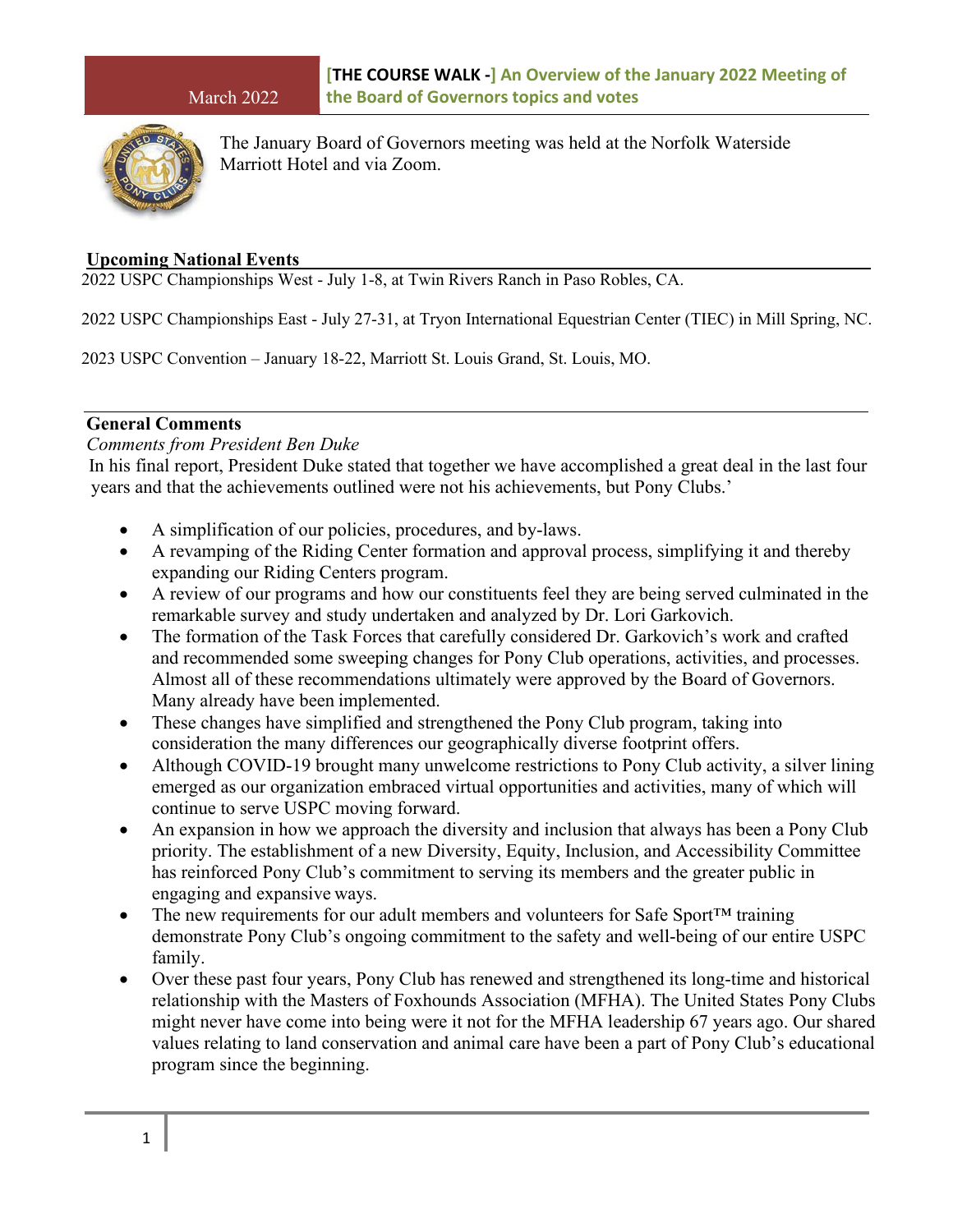- USPC has engaged fully with the Pony Club International Alliance (PCIA), helping establish an International Youth Board, promoting and participating in an International Quiz competition, and sharing of our Standards and Certifications, as the member nations, work to develop consistency across International borders. This is all in addition to organizing and promoting the various International Exchanges.
- We have gone from frequent deficit spending budgets to surplus budgets that have allowed Pony Club to sustain its programs and activities.
- In partnership with Equine Network, we produced a documentary film highlighting two Pony Club members during the 2022 Festival. It was a great retrospective on The U. S. Pony Clubs and its programs, philosophy, and values.
- Pony Club's presence on various social media platforms has transformed its marketing efforts. The happy result has been in the increased membership numbers.

President Duke thanked the national office staff for their hard work, and to always remember: Excellence is attainable; perfection is not.

## *Comments from Executive Director Teresa Woods*

## Staff Updates:

Woods thanked Samantha Smith the outgoing Director of Marketing & Communications for her work in developing a branding guide for USPC.

There is one more staffing update, Mary-Courtney Gaddini will be stepping down as the Marketing and Instruction Coordinator.

### New Collaborations:

USPC recently entered into a collaboration and revenue sharing agreement with Ride iQ. Ride iQ is the developer of a mobile app with on-demand audio lessons taught by equestrian coaches. This exciting partnership will provide USPC members an opportunity to access hundreds of on-demand audio lessons and instruction from some of the best coaches in the world. This innovative tool offers lessons for every level rider, D-1 through A, and will help members continue to progress through their certification levels.

# Departmental Highlights:

- Development had an outstanding finish to the year. The USPC Annual Fund exceeded its budgeted goal by 11%! Many thanks to staff and volunteers for their dedication to funding the work of the USPC, and to our donors and corporate sponsors for their generosity.
- The USPC membership increased by 660 members. This is the first time in recent history that the USPC has seen an increase in membership, let alone a significant increase.
- Despite operating under new norms in the second year of the pandemic, the USPC finished on a very solid financial footing in 2021.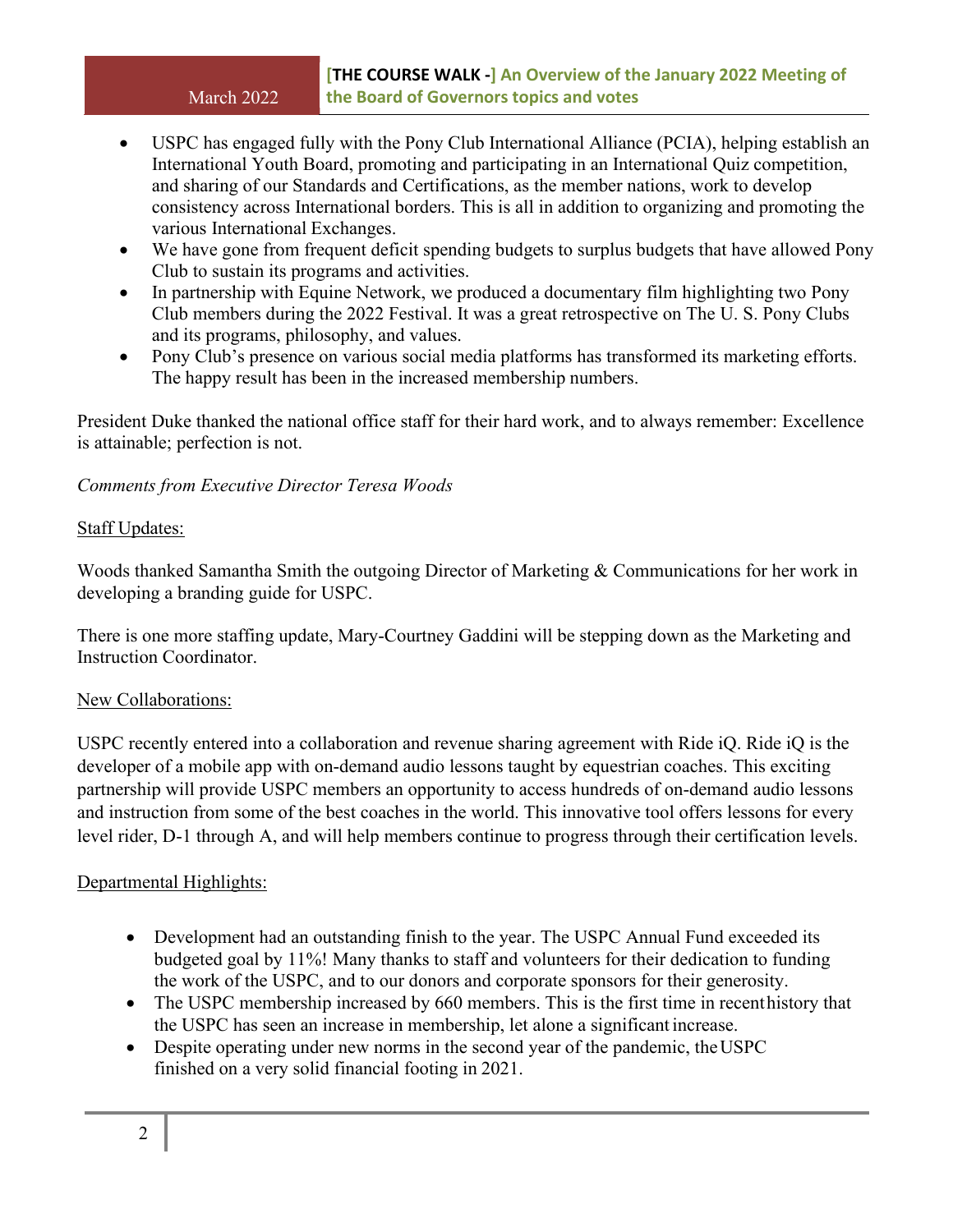- Promotional efforts have continued to ramp up across all departments and media channels. In a short period of time, much has been accomplished in terms of the USPC branding consistency.
- USPC's multiple investments in technology, coupled with the hard work of staff and volunteers have resulted in USPC having the first fully integrated virtual, live stream, ondemand, and in-person convention.

Woods expressed her deepest thanks and gratitude to President Ben Duke and stated that his stellar and steadfast leadership over the past four years has led our organization forward in the most positive of ways. Woods stated that she is equally thankful that USPC will continue the path of excellence under incoming President Jennifer Sweet's leadership.

## **Report from the Treasurer/Finance Committee**

The ongoing COVID-19 pandemic presented USPC's continued operational challenges in 2021. USPC applied and received a second forgivable Small Business Association Paycheck Protection Loan for \$177,327.

The USPC National Office Staff and committees-controlled expenses to make up for lost revenue.

The Activities Department pivoted to a virtual format for the USPC 2021 Convention, which contributed \$45,000 to net income.

We had our first-ever virtual Quiz Rally which was a huge success and contributed more than \$20,000 to net income.

The USPC Festival was held in July. Expenses were minimized, but with fewer participants, the revenue and the net income were down by approximately \$150,000.

The most meaningful and impactful thing that helped USPC across the challenges of 2021, was the support, spirit of generosity, and continued loyalty of our members, their families, donors, corporate sponsors, and volunteers. The Development Department exceeded its revenue goals.

USPC's membership numbers increased by over 9% in 2021.

USPC's investments performed well and generated a net income of over \$600,000.

USPC's cash balance is strong at \$894,000 which will help may with any challenges encountered in early 2022.

Total operating income in 2021 was \$2.7million with a total operating expense of \$2.4 million for a net operating income of just under \$290,000.Net restricted investment income was over \$603,000. The total net income is just over \$900,000.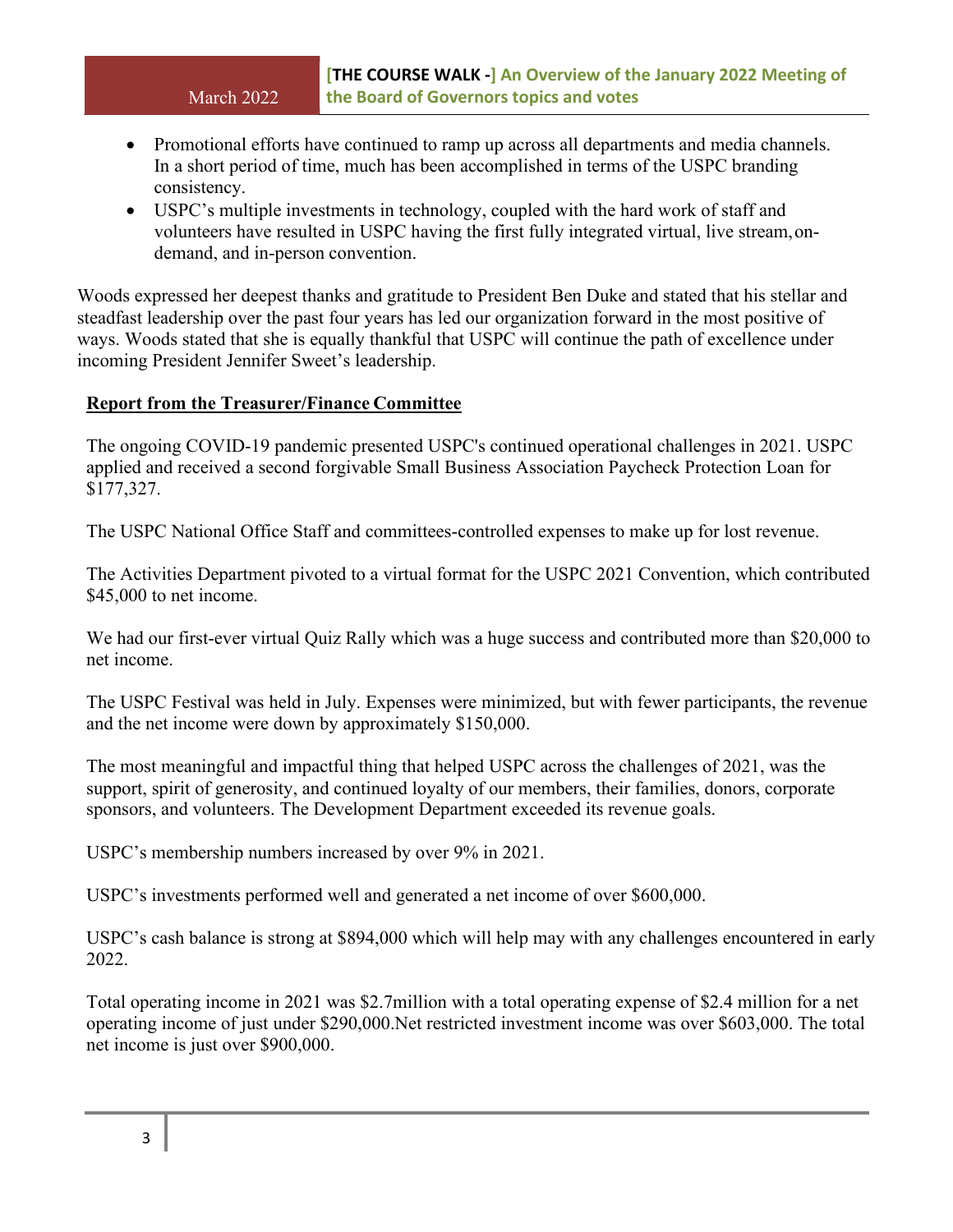#### **Report of VP of Instruction**

A Zoom meeting was held for National Testing (now Examiners Committee) and the Horse Management Committee, along with all Instruction Council members were invited to attend to learn about the changes to the Instruction Committee structure.

The Horse Management Committee worked on simplifying score sheets for the 2022 Horse Management Handbook and Competition Rules. The Required Equipment Amplification section is now back in this document as it serves as education for membership and leaders.

Four new Chief Horse Management Judges (CHMJ) were added to the roster in 2021 along with four new apprentice National Examiners (NE).

USPC will host the United States Eventing Association (USEA) Instructors' Certification Program (ICP) for Dressage Levels I, II, & II June 14-16, 2022, and Jumping Levels I, II, & II July 11-13, 2022 all at Jigsaw Farms in Illinois.

### **Report of VP of Activities**

#### Committee Updates

The Competitions Committee's focus will be supporting the local rally organizers, encouraging leaders to host rallies, and tracking participation. Documentation and guidance on hosting rallies in conjunction with other competitions are in the works and committee members will work with specific regions.

The Discipline Education Committee continues to work on the Discipline Educational Handbooks.

The Special Opportunities Committee will focus on creating a long-term fundraising campaign to raise money to support the hosting of USPC hosted exchanges as no in-person International Exchanges are occurring until the fall of 2022 at the earliest.

The Discipline Promotions Committee is without a Chair currently. The committee is working on creating a discipline promotion plan to serve as a roadmap for the committee's work. A short-term project they are working on is a Discipline Promotion Video Contest, where members create a short video highlighting their favorite discipline within Pony Club.

#### Championships 2022

Championships East will be held July 27-31 at the Tryon International Equestrian Center in Mill Spring, NC.

Championships West will be held July 1-8 at Twin Rivers Ranch in Paso Robles, CA.

The Board approved to consolidate the Frances Pitts, Inter-Pacific, and the Strassburger Donor Restricted Funds into a single fund to support USPC International Exchanges and Special Opportunities.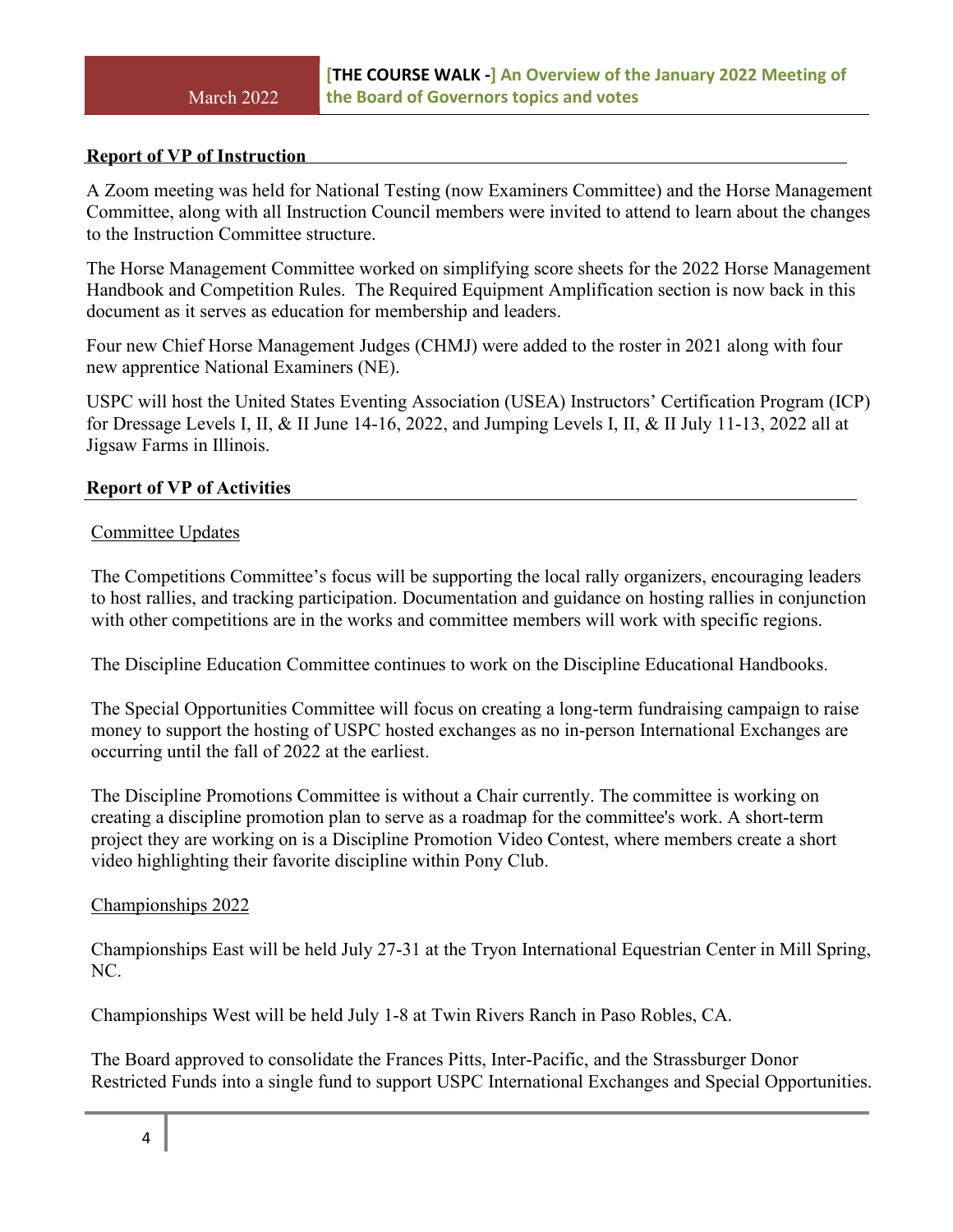## **Report of VP of Regional Administration**

USPC's 2021 membership in Club, Center, and National Members categories increased by 660 members, which is a 9% gain, and the highest number of participating members since 2018. It is also the first time since 2014 that there has been an increase in the number of members from the prioryear. Historically, this is the highest single-year net membership gain in 25 years and is the greatest percentage of gain reported since 1989.

Regional Administration was able to provide a professional development opportunity, presented by Pryor Learning Solutions to leaders on Friday during the USPC Convention thanks to the Mattingley Fund. The seminar focused on the development of interpersonal and communication skills to work together and resolve conflicts when needed – keys to successful leadership.

## **National Youth Board (NYB) Report**

The NYB Marketing & Communications Committee has had great communication and outreach with the USPC Marketing & Communications Committee, but a more consistent schedule of sending in posts, posts for the blog, and other forms of marketing will be reorganized and revamped in 2022.

The film competition is on hold now due to changing social media policies. Instead, we will have a Shop Pony Club photo challenge, details to follow later.

The Upper Level & Member Affairs Committee has been renamed the Member Affairs and Networking Committee.

The Pin Promise Committee has not been active this past year, though multiple ideas for new pins were discussed. This committee will now become a sub-committee of the Marketing & Communications Committee.

The NYB planned to go off-site to Untamed Spirits Therapeutic and Education Program, in Virginia Beach, VA, for their Service Project during the USPC Convention, but it was canceled due to transportation difficulties and impending weather. The NYB stayed at the Convention and interacted with our sponsors, trade fair vendors, and were present at educational classes that were presented on Friday. It is important for the NYB to serve our membership as well as serving those outside of USPC.

Equine Scholars Program – Reviewed feedback from the October Board Meeting and revamped the proposal. It will now be called the Student Incentive Program. The program is designed to encourage college-age and above members to continue their involvement with USPC while maintaining their careers outside of USPC and supporting any academic endeavors beyond the USPC confines. Highlighting the diversity and inclusion in our scholars that continue to give back to USPC in a meaningful way will encourage them to stay with their program for the long term instead of fading out as they pursue careers outside of the equine industries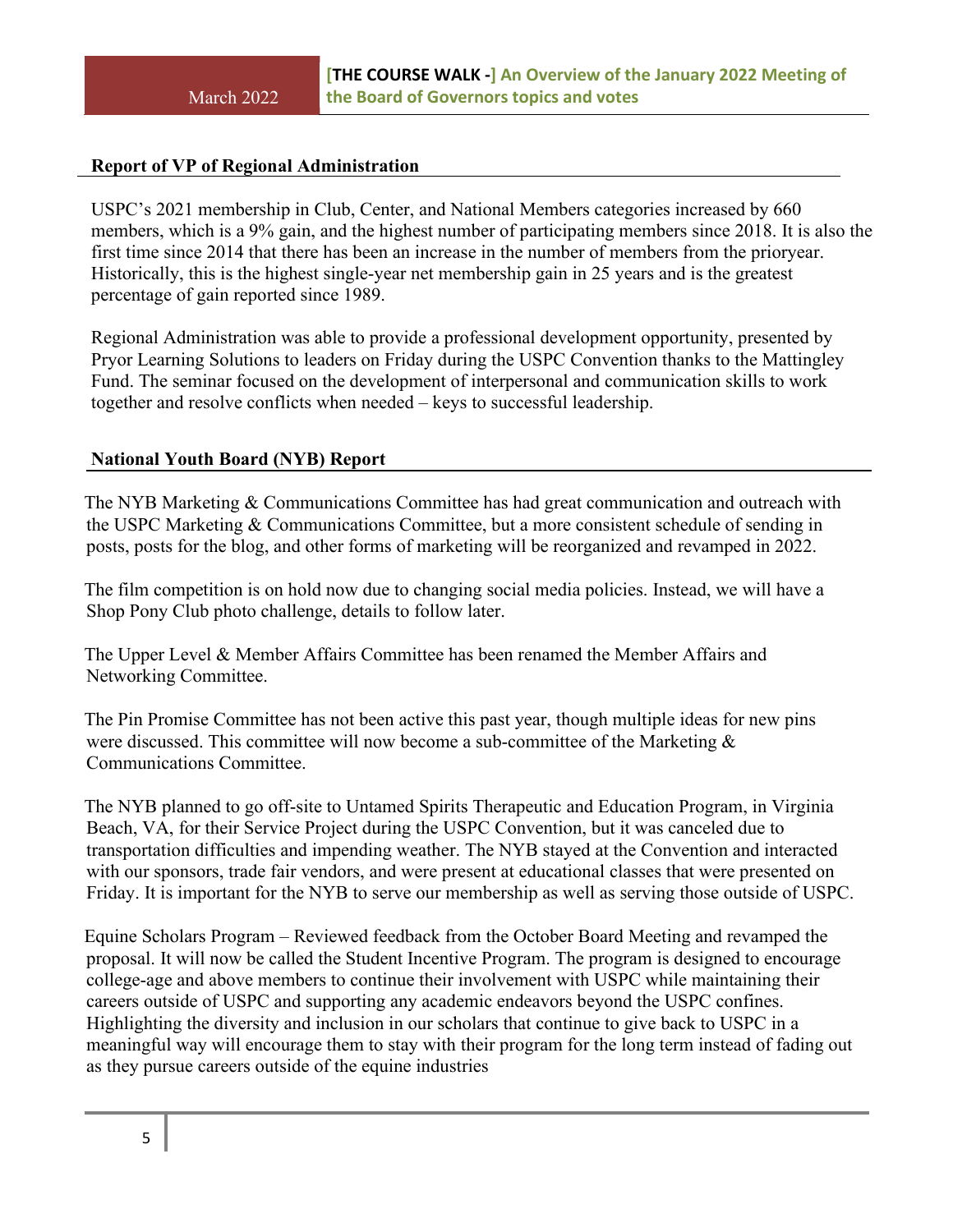The Board approved the Student Incentive Program in concept with further Board review at the May Board meeting.

### **Pony Club International Alliance (PCIA) Report**

The British Pony Club (United Kingdom) and the United States Pony Clubs, Inc. both are seeing an increase in membership numbers.

The South African Pony Club membership numbers have returned to pre-COVID levels. Sporting events continue in the country, but there are some restrictions.

The Canadian Pony Club held its semi-annual meeting in January with youth members invited and held two virtual events – National Quiz and Dressage.

The New Zealand Pony Club membership is stable, and they are planning events in 2022.

The Australian Pony Club membership is stable at pre-COVID levels, however, there are concerns about the cost of fuel, and everyday items increasing might impact membership in 2022-2023. They are implementing new software for membership and events (*JustGo* product) and will be hosting a Virtual Quiz in 2022.

The Modern Pentathlon decided to eliminate the riding phase which could affect Pony Club Tetrathlon. The chair of the PCIA is drafting a letter of support for the riding phase on the behalf of the PCIA to be sent to the International Modern Pentathlon Union (UIPM).

2022 Exchanges – The Foxhunting Exchange will be hosted by USPC in Aiken, SC the end of November. The Irish Pony Club and The Pony Club (UK) will be sending teams.

USPC has two representatives on the PCIA Youth Committee – Tanner Kooistra and Jessica Flores with their first meeting be held in February.

#### **Board Committee Highlights**

**Safety:** The committee posted a Disaster Plan in Enews and posted it on Facebook and Instagram and is working on a Disaster Plan poster.

**Marketing & Communications:** The Prospective Member Booklet has been renamed Introduction to Pony Club. It is a full description of membership, discipline, governance, and more. It is available for local leaders in print form along with postcards that have a digital address and a QR code to access the full document to share with prospective members, new members, and their communities.

The Promote Pony Club section has been updated where embroidery vendors (with clear embroidery files and thread color information) for producing USPC logo wear and where regions, clubs, and centers can find letterhead and logos for their correspondence.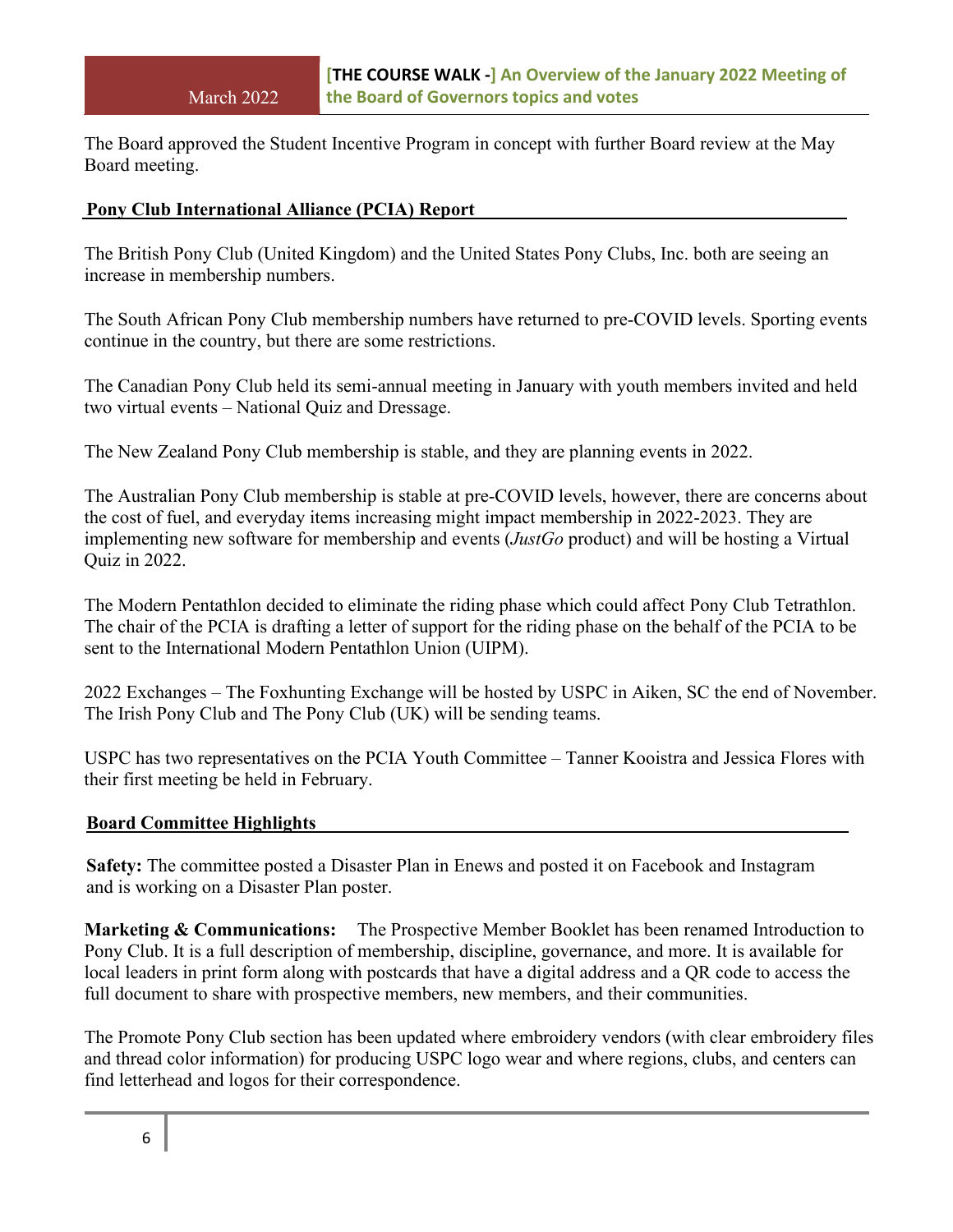USPC social media sites have been well received posting weekly different department activities has helped keep members, leaders, and volunteers more informed.

New media partners for this year: Young Rider and Retired Racehorse Project, along with a renewed partnership with Interscholastic Equestrian Association (IEA).

USPC will have a booth at Land Rover Kentucky Three-Day Event in April.

**Development**: Congratulations to the Lake Shore Region, for 100% of clubs and riding centers giving to the Annual Fund.

There is a new college scholarship fund in the memory of a longtime USPC volunteer, Bodgie Read, whose father Col. Howard Fair was one of the founders of USPC. The fund was put in place by her son. The scholarship is to recognize Bodgie's passion for Eventing and Dressage to those members who participate and volunteer in these disciplines.

The Annual Fund raised \$278,234.76 for 2021, which is \$29,535 more than our 2021 goal. Thank you to all our Pony Club friends, family, volunteers, members, sponsors, and donors. Giving from clubs, centers, and regions represented close to \$19,000.

2022 Corporate Sponsors signed to date Shapley's Grooming Products as the Official Grooming Product Sponsor Triple Crown Nutrition as the Official Feed Sponsor Wintec as the Official Saddle Sponsor Kerrits Activewear as the Official Apparel Sponsor

**Strategic Planning:** The new Strategic Plan is available on the [website.](https://www.ponyclub.org/About/OrganizationalDocs.aspx)

**Diversity, Equity, Inclusion & Accessibility (DEIA):** The committee presented a virtual workshop during the USPC Convention to introduce themselves to leaders, members, and volunteers. If you or anyone you know have a story that you would like to share, please email them to DEIA@ponyclub.org.

**Governance:** The committee continues to review all policies to simplify and clarify the following – what are policies, what are procedures, and what can be eliminated.

The Following policies, procedures, and resolutions are new:

- Gift Acceptance Policy and its Procedure
- Resolution #11 Instruction Council and Committees
- 1800 P.3 President's Award

The following policies, procedures, and resolutions have been revised:

- 1700 P Policy Development and Review
- 1800 Recognition